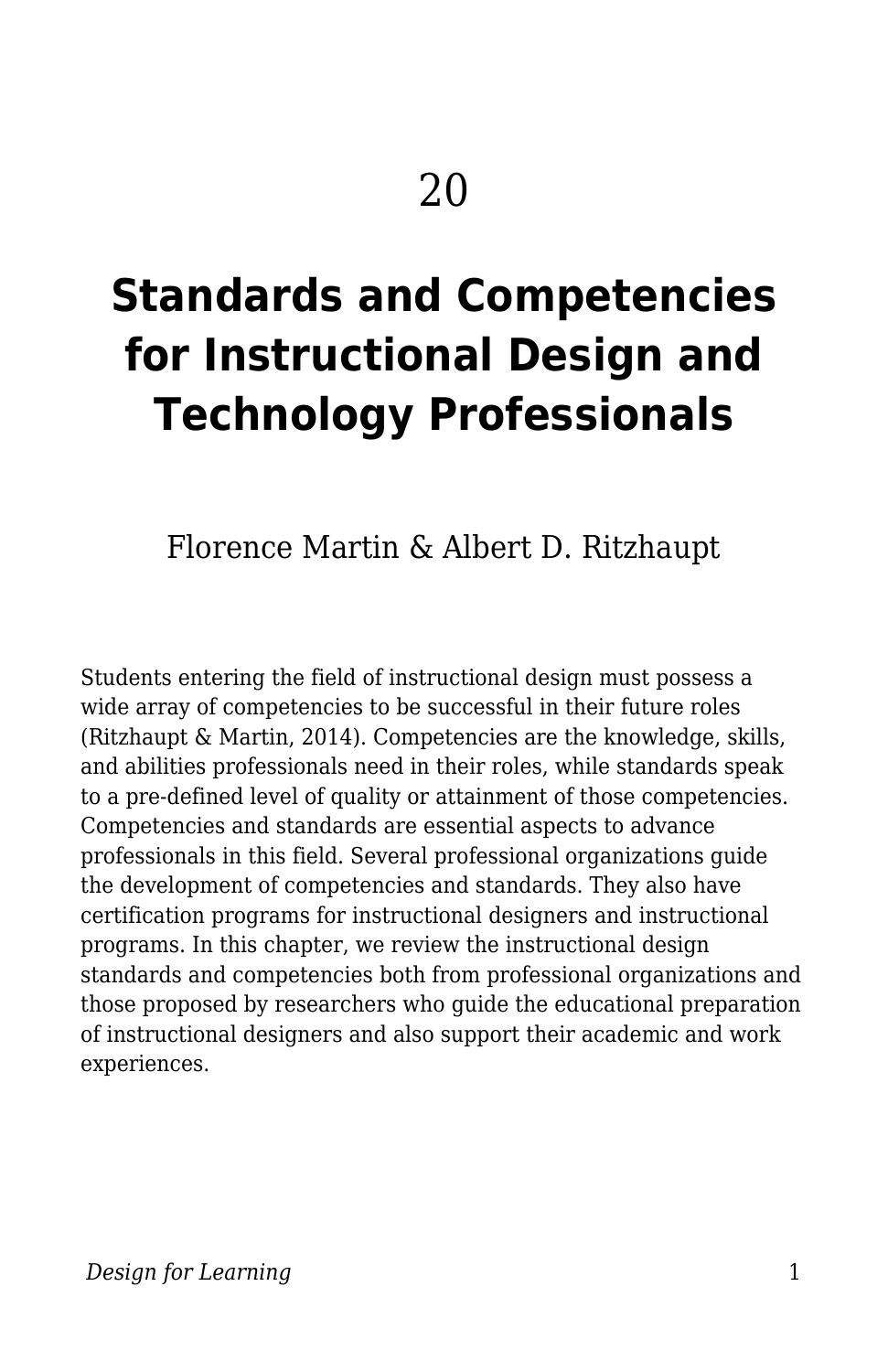## **Competency and Standard**

In this section, we review the term competency and standard before we introduce instructional design competencies from professional organizations and from research. Richey et al. (2001) defined competency as "a knowledge, skill or [ability] that enables one to effectively perform the activities of a given occupation or function to the standards expected in employment" (p. 26). Spector and De la Teja (2001, p. 2) refer to the term competency as "a state of being well qualified to perform an activity, task or job function" and competency refers to the "way that a state of competence can be demonstrated to the relevant community." Thus, competencies are specific to a community of endeavor in which professionals determine the competencies valuable to the profession. As competencies are identified and developed, professionals express these competencies as standards to assist professionals, professional associations, academic programs, and the larger community to better understand the domain of interest.

The KSA framework, comprised of Knowledge, Skills, and Abilities, has been used by researchers to study competencies in the field. Ritzhaupt et al. (2010) used the KSA framework to categorize educational technology competencies into knowledge, skills and abilities statements. Figure 1 illustrates this framework in light of three domains used to characterize the field: creating, using, and managing. The KSAs represent the core processes and resources used by those practicing in the field, which are the creation of instructional materials, learning environments, and instructional products using systematic approaches and based on research to improve learning and performance. Using refers to selecting, using, and implementing educational technologies and processes to support student learning and to enhance their pedagogy. Management refers to managing people, processes, physical infrastructures, and financial resources to create diverse learning environments and provide supportive learning communities to improve learning and performance (AECT Standards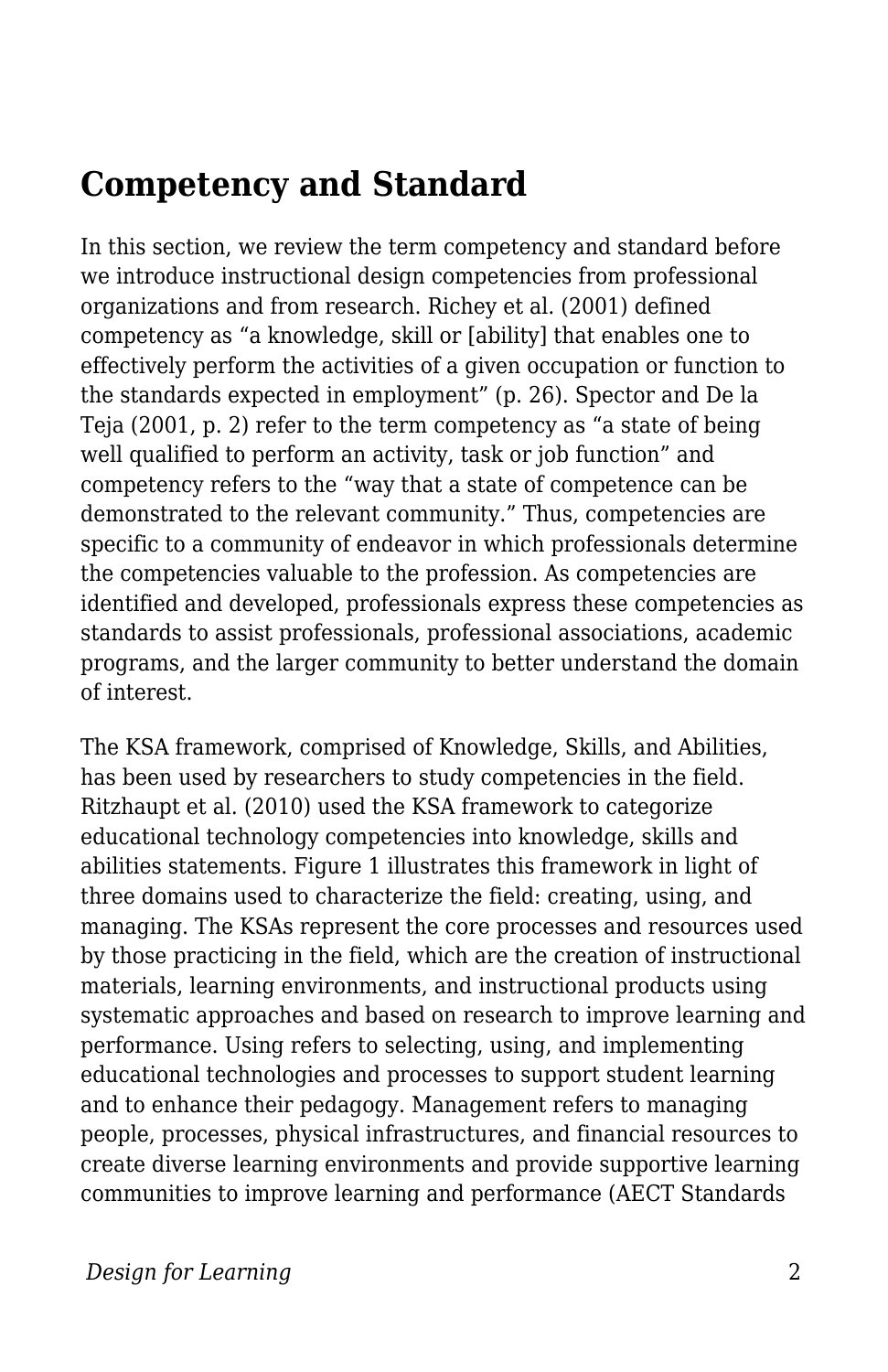2012, 2008).

#### **Figure 1**

*Knowledge, Skill, and Abilities Statements for Educational Technologists (Adapted from Ritzhaupt et al., 2010)*



Standards are critically important to establish a foundation for a field. For instance, the field of project management established the wellknown American National Standards Institute's (ANSI) Guide to The Project Management Body of Knowledge (PMBOK), which is used as the basis for the Project Management Professional (PMP) certification program and as the official body of knowledge for the profession.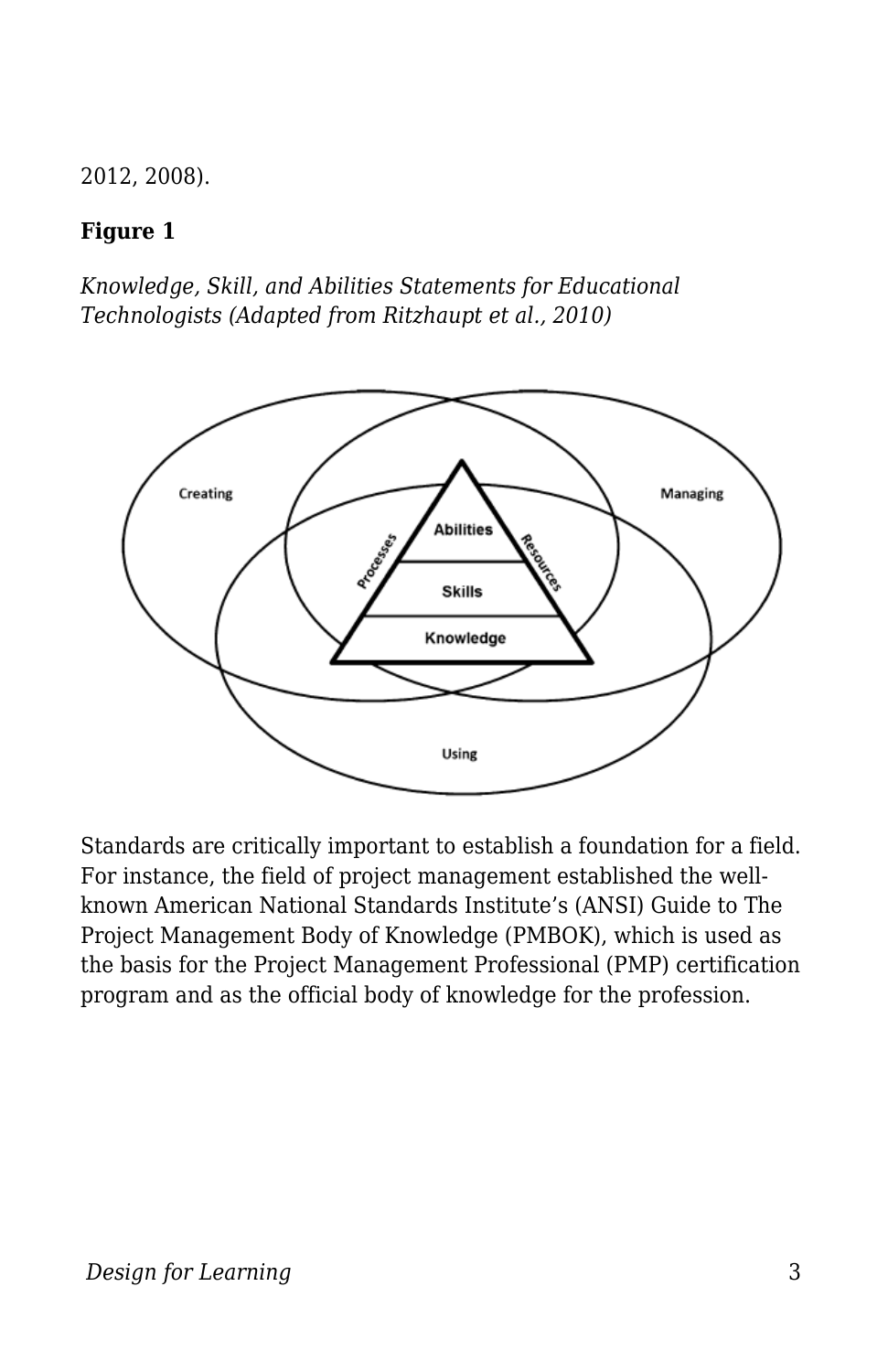## **Instructional Design and Technology Competencies and Standards From Professional Organizations**

The field of instructional design is comprised of several professional organizations, several of which define competencies and standards for the profession. Table 1 provides a summary of these professional organizations and the following section provides more details about each. Each organization has a different focus and provides standards and competencies for their relevant programs. Students should be reminded that these standards and competencies serve as ideal frameworks, and should not be discouraged by their scope.

#### **Table 1**

*Professional Organizations Who Publish Instructional Design and Technology Standards*

| <b>Professional Organization</b>                                                 | <b>Website Address</b>                |
|----------------------------------------------------------------------------------|---------------------------------------|
| International Board of Standards<br>for Training, Performance and<br>Instruction | http://ibstpi.org/                    |
| International Society for<br>Performance Improvement                             | https://www.ispi.org/                 |
| Association for Talent<br>Development                                            | https://www.td.org/                   |
| Association for Educational<br>Communications and Technology                     | https://www.aect.org/                 |
| Online Learning Consortium                                                       | https://onlinelearningconsortium.org/ |
| International Society for<br>Technology in Education                             | https://www.iste.org/                 |
| University Professional and<br>Continuing Education Association                  | https://upcea.edu/                    |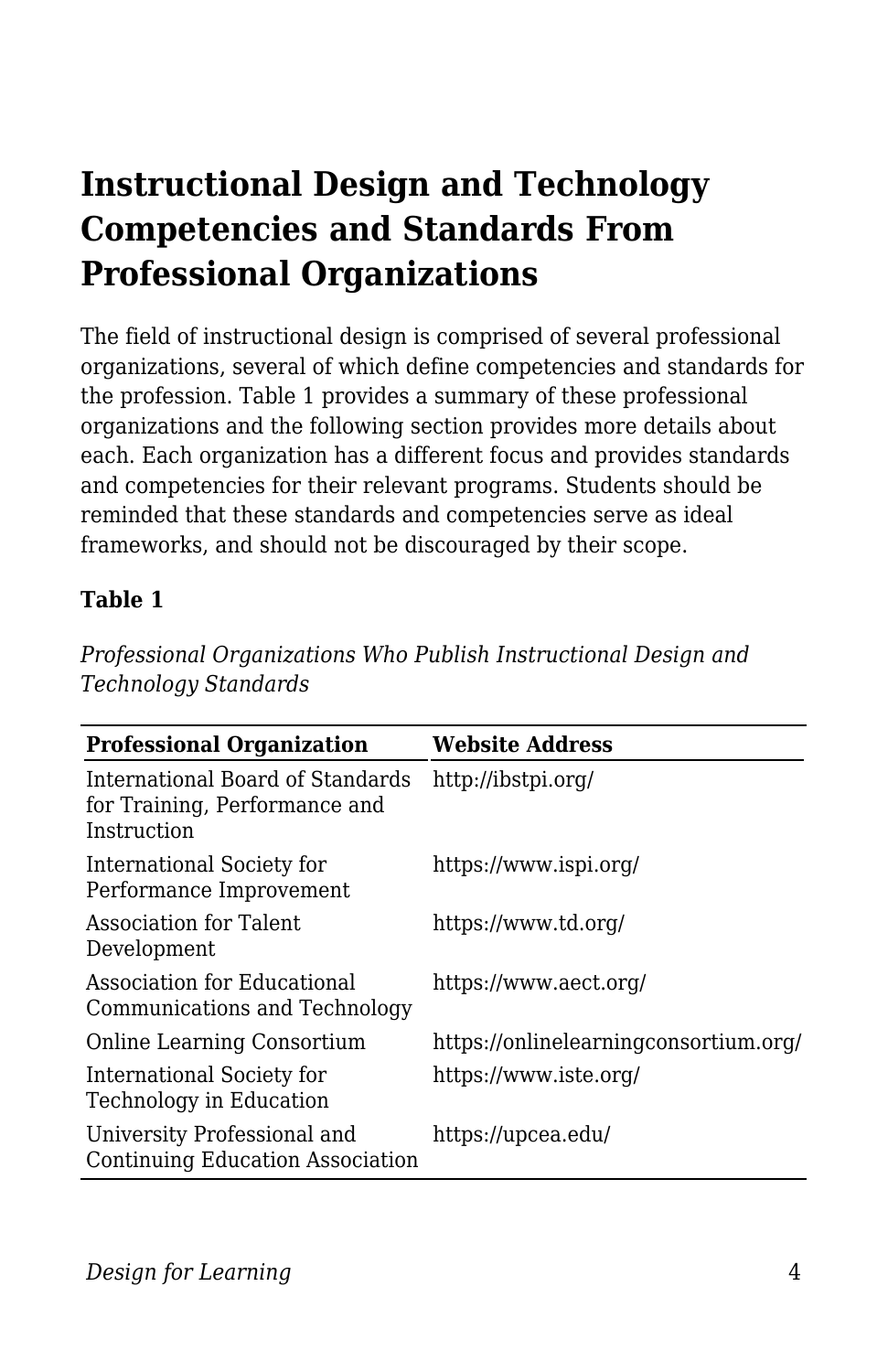### **International Board of Standards for Training, Performance and Instruction (IBSTPI)**

#### <http://ibstpi.org/>

Ibstpi Vision: To be the leader in setting international standards in the areas of training, instruction, learning, and performance improvement.

Ibstpi Mission: Develop, validate, and promote implementation of international standards to advance training, instruction, learning, and performance improvement for individuals and organizations.

Ibstpi has competency sets for various learning and development roles, including the instructional designer. They also have competency sets for other roles such as training manager, evaluator, instructor, and learner. For the instructional designer, Ibstpi (2012) developed 22 competencies across five domains.

- 1. Professional Foundations
- 2. Planning and Analysis
- 3. Design and Development
- 4. Evaluation and Implementation
- 5. Management

Each of these competencies has detailed performance statements and a level of expertise (essential, managerial and advanced) identified for each of them. Ibstpi goes through a rigorous development model to identify and validate these competencies. The steps in the model include preliminary analysis of job roles, identification of foundational research, competency drafting by directors and experts, validation study design, translation of research instruments in multiple languages and implementation worldwide with working professionals, data analysis and competency validation, publishing final competencies and performance statements and disseminating the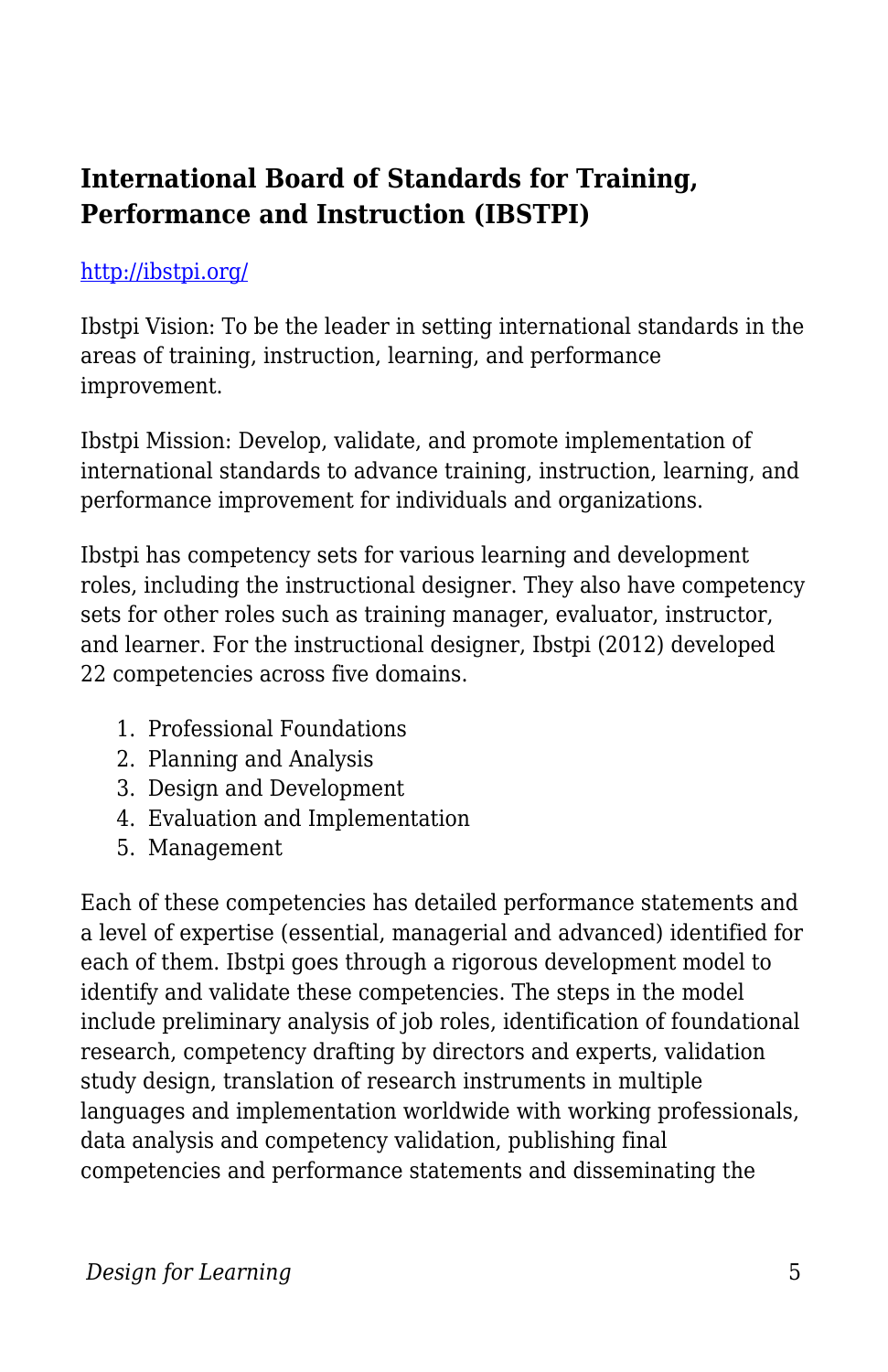competencies to practitioners, researchers and organizations.

### **International Society for Technology in Education (ISTE)**

#### <https://www.iste.org/>

ISTE Vision: ISTE's vision is that all educators are empowered to harness technology to accelerate innovation in teaching and learning, and inspire learners to reach their greatest potential.

ISTE Mission: ISTE inspires educators worldwide to use technology to innovate teaching and learning, accelerate good practice, and solve tough problems in education by providing community, knowledge, and the ISTE Standards—a framework for rethinking education and empowering learners.

ISTE has developed well-adopted standards for students, teachers, administrators, coaches, and computer science educators. The ISTE standards are widely accepted in the K-12 community, and have been transformed into assessment systems (Hohlfeld et al., 2010) and a new professional credential offered by ISTE known as the ISTE Certification, which is a vendor neutral teacher certification based on the ISTE Standards for Educators. The ISTE Standards for Educators can be accessed at [https://www.iste.org > standards](https://www.iste.org/standards) for more information.

They include:

- 1. Learner: Educators continually improve their practice by learning from and with others and exploring proven and promising practices that leverage technology to improve student learning.
- 2. Leader: Educators seek out opportunities for leadership to support student empowerment and success and to improve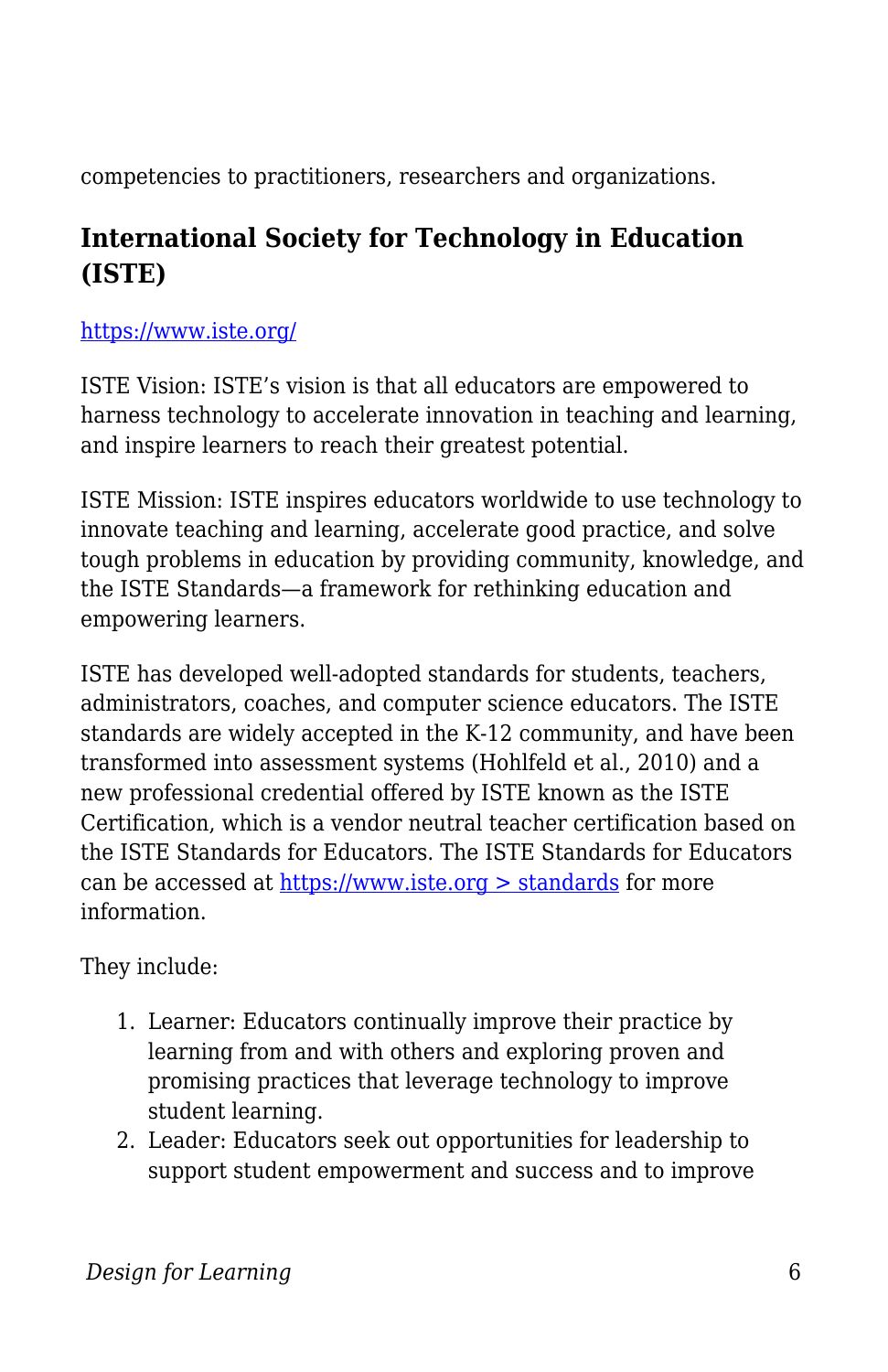teaching and learning.

- 3. Citizen: Educators inspire students to positively contribute to and responsibly participate in the digital world.
- 4. Collaborator: Educators dedicate time to collaborate with both colleagues and students to improve practice, discover and share resources and ideas, and solve problems.
- 5. Designer: Educators design authentic, learner-driven activities and environments that recognize and accommodate learner variability.
- 6. Facilitator: Educators facilitate learning with technology to support student achievement of the ISTE Standards for Students.
- 7. Analyst: Educators understand and use data to drive their instruction and support students in achieving their learning goals.

## **International Society for Performance Improvement (ISPI)**

#### <https://www.ispi.org/>

ISPI Vision: Performance improvement practices are recognized globally as an essential part of every organization's competitive strategy.

ISPI Mission: ISPI and its members use evidence-based performance improvement research and practices to effect sustainable, measurable results and add value to stakeholders in the private, public, and social sectors.

ISPI has proposed 10 Human Performance Practitioner Standards for instructional designers who assume the specialized role of performance consultants. The ten standards include,

1. Focus on Results or Outcomes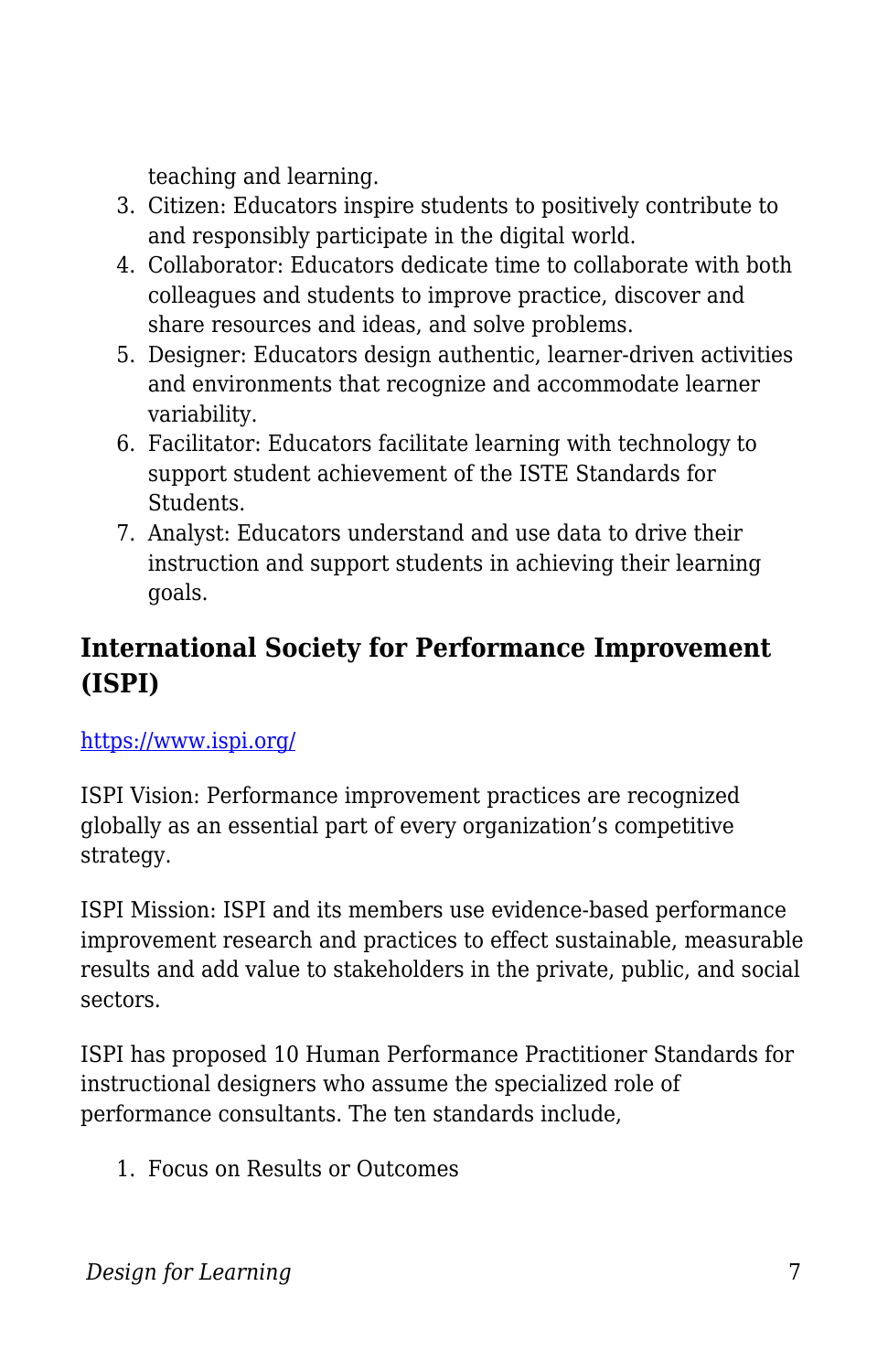- 2. Take a Systemic View
- 3. Add Value
- 4. Work in Partnership with Clients and Stakeholders
- 5. Determine Need or Opportunity
- 6. Determine Cause
- 7. Design Solutions including Implementation and Evaluation
- 8. Ensure Solutions' Conformity and Feasibility
- 9. Implement Solutions
- 10. Evaluate Results and Impact

In addition to the practitioner standards, ISPI also has accreditation standards for organizations and programs/courses. ISPI certifies practitioners though a rigorous peer-review process and with the opportunity for the practitioners to be re-certified every three years.

## **Association for Talent Development (ATD)**

#### <https://www.td.org/>

ATD Vision: Create a World That Works Better

ATD Mission: Empower Professionals to Develop Talent in the Workplace

ATD certifies professionals in learning and performance (CPLP) and associate professionals in talent development. The Certified Professional in Learning and Performance (CPLP) candidates are tested on [ten \(10\) areas of expertise](https://www.td.org/certification/atd-competency-mode) and include:

- 1. Performance Improvement
- 2. Instructional Design
- 3. Training Delivery
- 4. Learning Technologies
- 5. Evaluating Learning Impact
- 6. Managing Learning Programs
- 7. Integrated Talent Management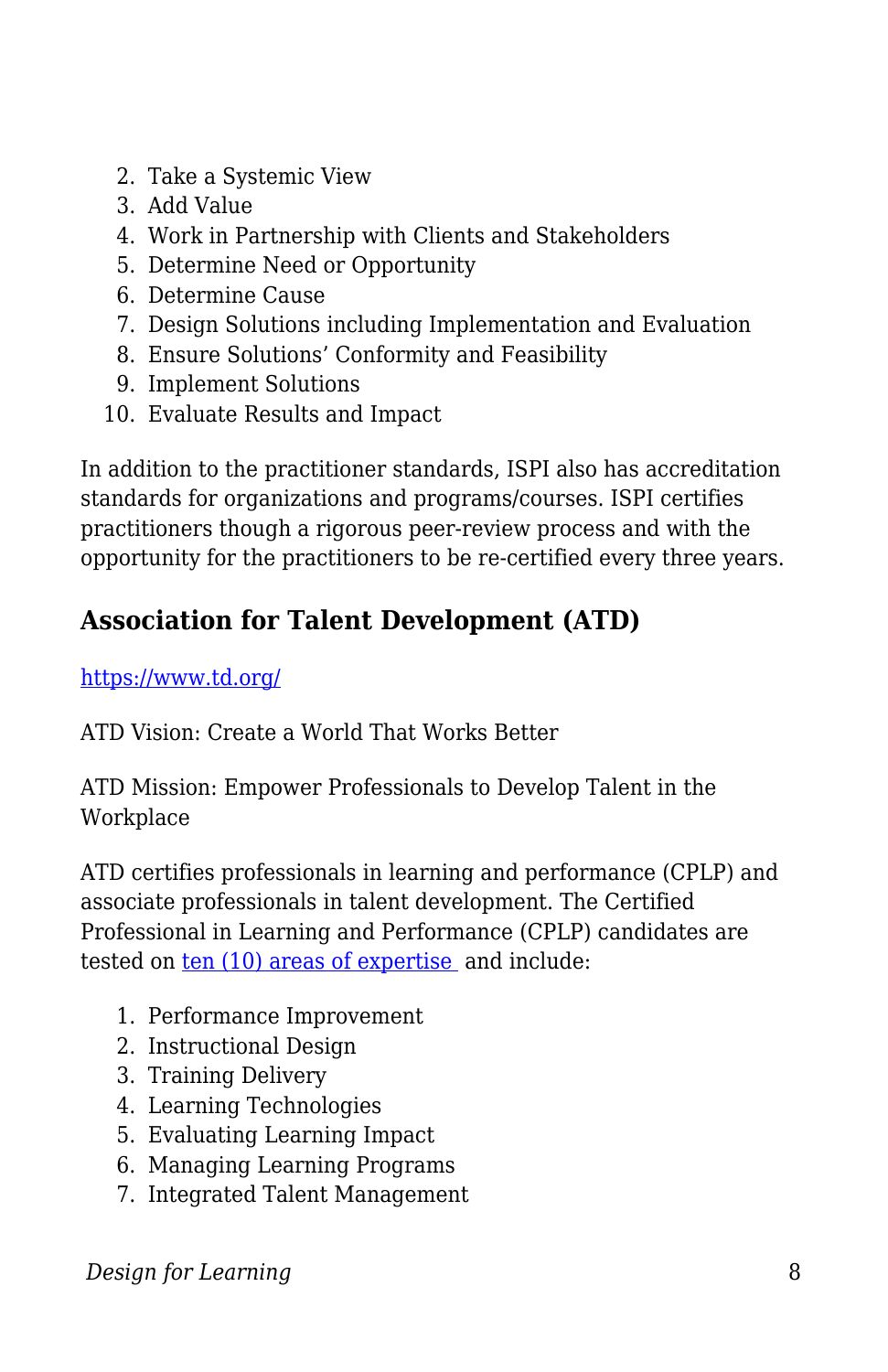- 8. Coaching
- 9. Knowledge Management
- 10. Change Management

ATD also has a competency model for learning and development through which they identify roles, areas of expertise, and foundational competencies for professionals in learning and performance.

## **Association for Educational Communications and Technology (AECT)**

#### <https://www.aect.org/>

AECT Vision: We seek to be the premier international organization in educational technology, the organization to which others refer for research and best practices.

AECT Mission: Provide international leadership by promoting scholarship and best practices in the creation, use, and management of technologies for effective teaching and learning.

Januszewski and Molenda (2007) defined Educational Technology as "the study and ethical practice of facilitating learning and improving performance by creating, using, and managing appropriate technological processes and resources" (p.1).

AECT has developed standards for educational technologists in five areas. [These standards can be accessed from the AECT website.](https://www.aect.org/docs/AECTstandards2012.pdf)

- 1. Content Knowledge
- 2. Content Pedagogy
- 3. Learning Environments
- 4. Professional Knowledge and Skills
- 5. Research

For each of the standards, there are several indicators provided.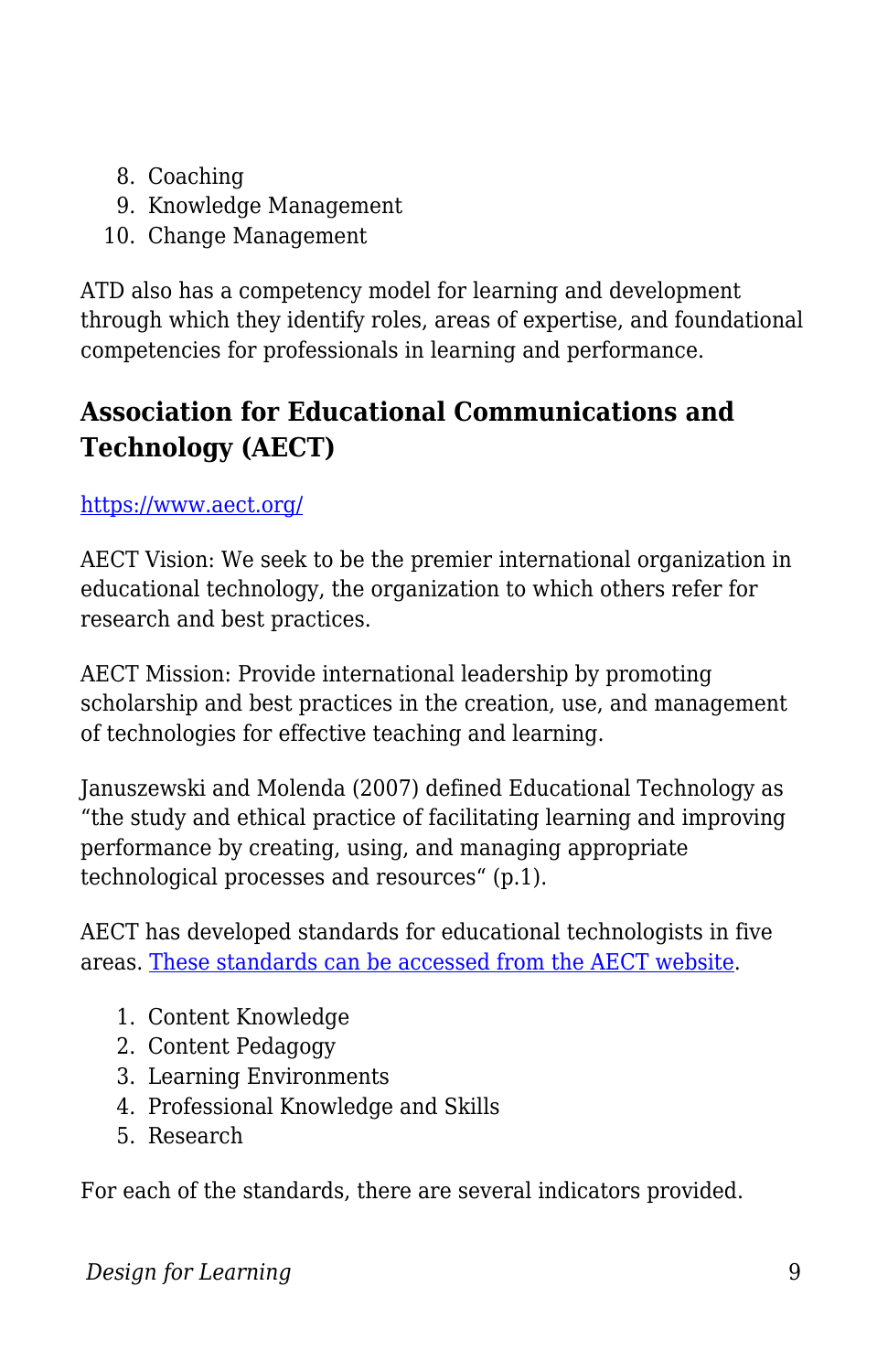AECT certifies graduate certificate programs in higher education who prepare educational technologists based on these standards.

### **University Professional and Continuing Education Association (UPCEA)**

<https://upcea.edu/>

UPCEA is a leading association of professional, continuing and online education. Their goal is to provide high quality, professional, continuing and online education programs of practice in higher education.

UPCEA® Purposes:

To promote quality in professional and continuing higher education.

UPCEA has seven standards identified to provide excellence in online learning leadership.

- 1. Internal Advocacy
- 2. Entrepreneurial Initiative
- 3. Faculty Support
- 4. Student Support
- 5. Digital Technology
- 6. External Advocacy
- 7. Professionalism

### **Online Learning Consortium (OLC)**

<https://onlinelearningconsortium.org/>

OLC® Vision: Setting the global standard in online and digital learning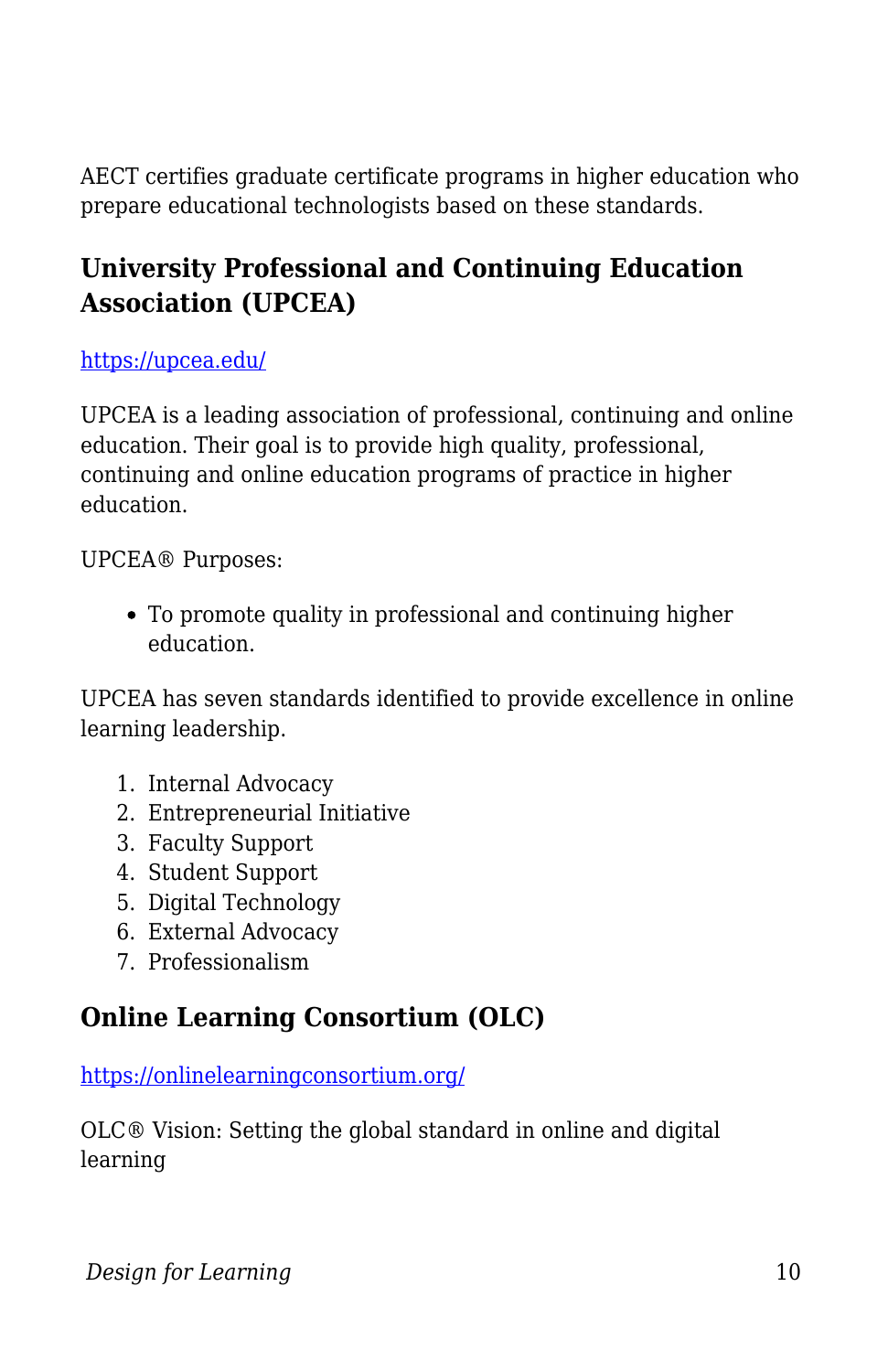OLC® Mission: Creating community and connections around quality online and digital learning while driving innovation

OLC's Five Pillars of Quality Online Education include:

- 1. Learning Effectiveness
- 2. Scale
- 3. Access
- 4. Faculty Satisfaction
- 5. Student Satisfaction

## **Instructional Design and Technology Competencies From Research**

In addition to the professional organizations, several researchers have examined instructional design competencies and standards over the years. Table 2 below provides details of researchers and the competencies and standards examined for various instructional design professionals. These articles can be used to plan professional development, academic programs, and learning experiences for our professionals and emerging professionals.

#### **Table 2**

*Instructional Design and Technology Competencies From Research*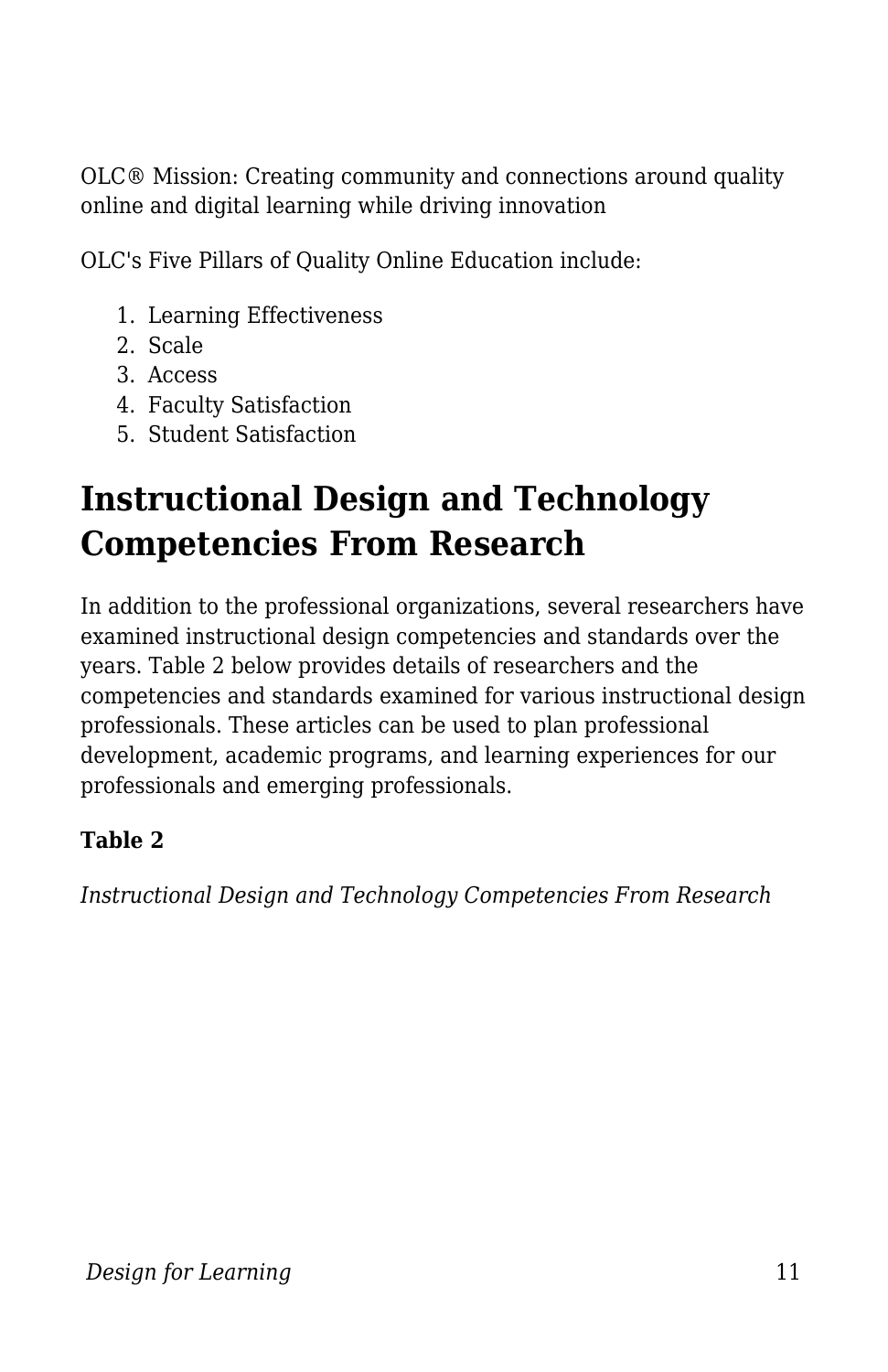| <b>Authors</b>                                           | <b>Audience</b>                                                  | <b>Research</b><br>Method                         | <b>Competencies Identified</b>                                                                                                                                 |
|----------------------------------------------------------|------------------------------------------------------------------|---------------------------------------------------|----------------------------------------------------------------------------------------------------------------------------------------------------------------|
| Tennyson<br>(2001)                                       | Instructional Development                                        | worksheet                                         | Educational foundations,<br>Technologists of competency instructional systems design<br>methodology, and instructional<br>design process experience            |
| Quiros,<br>and<br>Demps<br>(2002)                        | Liu, Gibby, Instructional<br>Designers                           | Interviews                                        | Problem-solving and decision-<br>making skills                                                                                                                 |
| Brown,<br>Sugar and<br>Daniels<br>(2007)                 | Media<br>Producers in<br>entry-level<br>multimedia<br>production | Biennial<br>Survey                                | Authoring applications media<br>producers regularly use and<br>attributes that are most<br>important to the choice of an<br>authoring application              |
| Kenny,<br>Zhang,<br>Schwier<br>and<br>Campbell<br>(2007) | Instructional<br>Designers                                       | Literature<br>Review                              | Communication skills.<br>knowledge of instructional<br>design models, problem-<br>solving/decision-making skills,<br>and technology skills                     |
| Ritzhaupt,<br>Martin<br>and<br>Daniels<br>(2010)         | Educational                                                      | Job<br>Analysis and<br>Survey of<br>Professionals | Multimedia competencies for<br>Technologists Announcement educational technologists                                                                            |
| Wilson and Designers<br>Dunlap<br>(2010)                 | Lowenthal, Instructional                                         | Job<br>Analysis                                   | Instructional design experience,<br>Announcement communication skills and<br>collaboration skills                                                              |
| Warren<br>and Mills<br>(2012)                            | Wakefield, Instructional<br>Designers                            | Job<br>Analysis                                   | Communication and<br>Announcement interpersonal skills, managing<br>multiple instructional<br>Design projects, specific traits,<br>and collaborative skills    |
| Ritzhaupt<br>(2015)                                      | Instructional<br>and Kumar Designers in<br>Higher<br>Education   | In-depth<br><b>Interviews</b>                     | Solid foundation in instructional<br>design and learning theory,<br>possess soft skills and technical<br>skills, and have a willingness to<br>learn on the job |
| Kang and<br>Ritzhaupt<br>(2015)                          | Educational                                                      | Job<br>Analysis                                   | Instructional design, project<br>Technologists Announcement management, technical skills,<br>and soft skills                                                   |
| Ritzhaupt,<br>Martin.<br>Pastore<br>and Kang<br>(2018)   | Educational<br>Technologists Professionals                       | Survey of                                         | Instructional design,<br>development, facilitation,<br>assessment, evaluation,<br>communication, problem-<br>solving, and interpersonal skills                 |

Learning theory also guides ethical decision-making when engaged in the creation of a wide-array of learning solutions. Professionals must also stay abreast in emerging learning technologies and should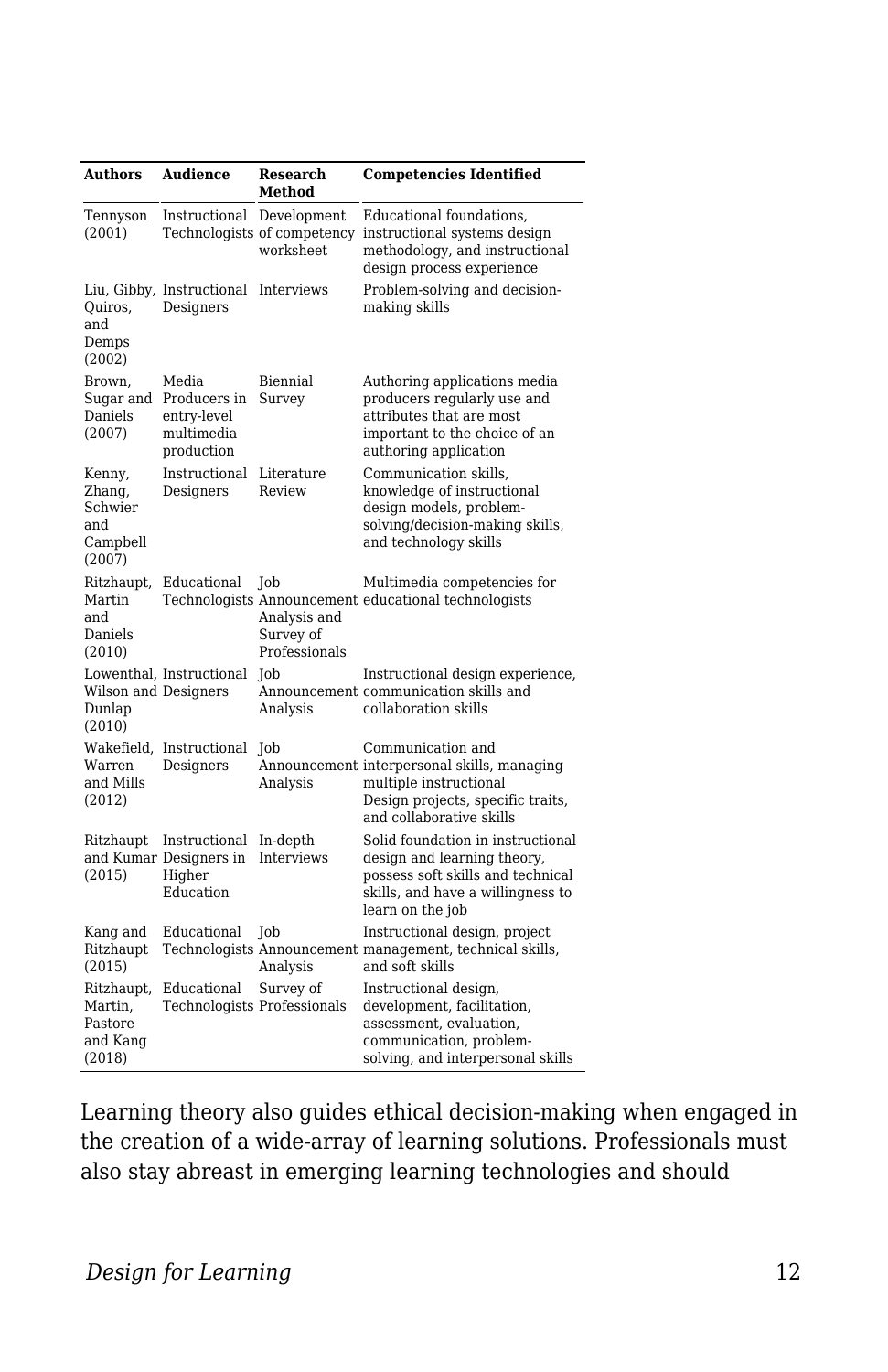possess both the ability to learn independently and the commitment to lifelong learning. Other knowledge, skills, and abilities were identified in these studies, but these areas noted were frequently observed and noted.

## **Conclusion**

Professional competencies and standards are helpful ways to communicate the value-add of our professionals to stakeholders outside of our community in various professional contexts (e.g., healthcare), to assist our professionals and emerging professionals in planning professional development and lifelong learning (e.g., which webinar to attend), and to guide our academic programs to align with the expectations of the needs in our field (e.g., selecting which topics to cover in an instructional design course). While no list of competencies and standards is complete, those enumerated in this chapter provide readers a glimpse of the status of the profession as described by our professional organizations and existing research literature. Students entering the profession should spend time on learning these competencies and standards to identify career paths and professional development opportunities. We conclude the chapter with some independent learning activities for your edification.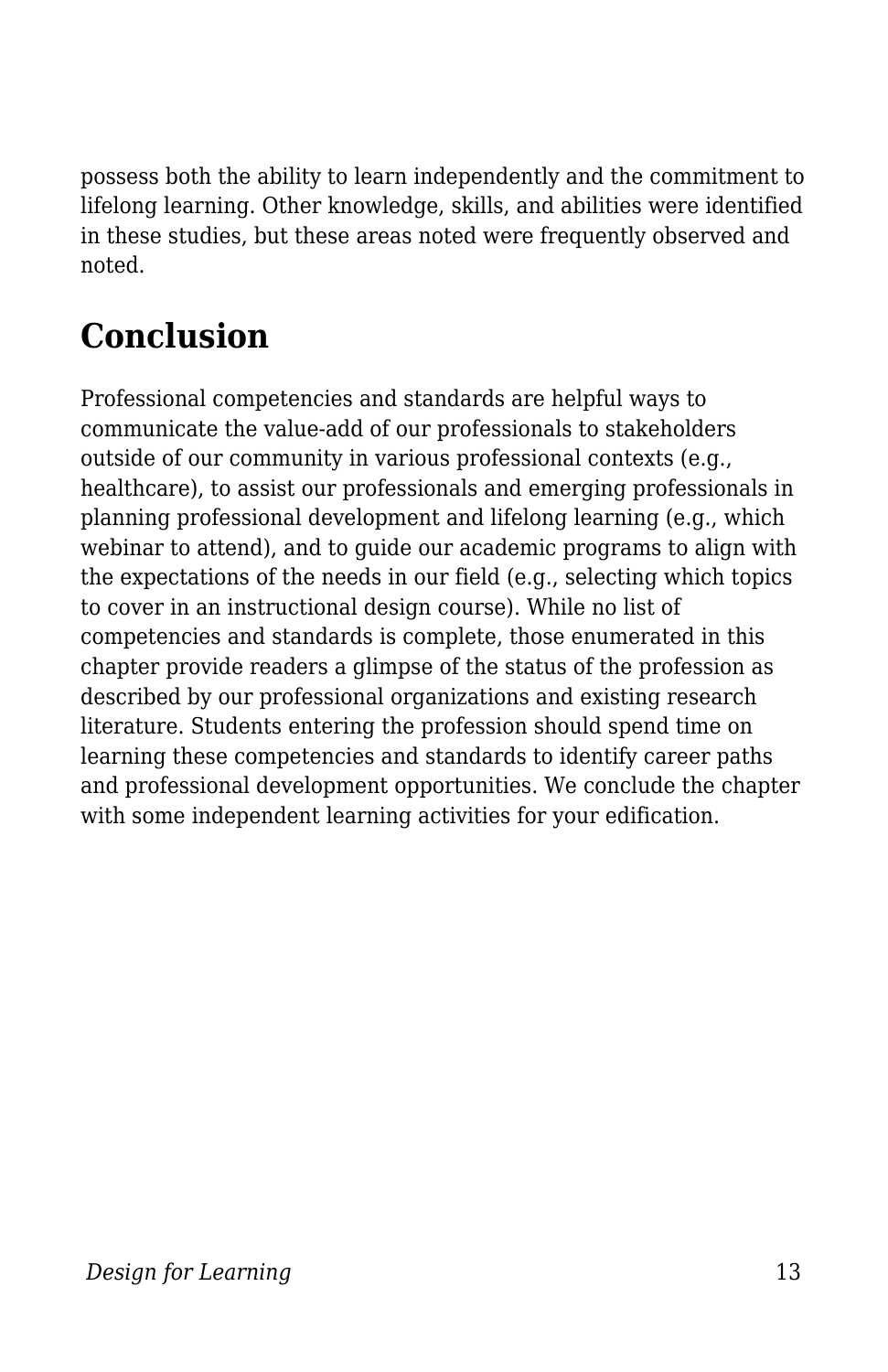### **Application Exercises**

- 1. How should professional competencies and standards be identified, documented, and used by professionals in our field? What forms of research methods have been used to identify and document these competencies and standards? Write a brief overview of how you think competencies and standards should be developed in our profession by reviewing the existing articles listed in Table 2.
- 2. Read three of the recent articles listed in Table 2. Using the competencies and standards provided in these articles, write a short list of professional learning outcomes for yourself to achieve in the next calendar year.
- 3. Explore one of the professional organizations discussed in this chapter to identify more detailed information about the organization, including when the professional organization hosts its annual conference, the cost of membership, the list of readings available with membership, and any of professional learning (e.g., webinars) provided by the organization for its members.
- 4. Some scholars, such as Ritzhaupt and Martin (2010; 2014; 2018) have expressed the competencies of professionals using knowledge, skill, and ability statements. Using this approach, search and identify 10 instructional design professional position announcements using tools like indeed.com. After identifying the announcements, code the knowledge, skill, and ability statements found in these announcements.

## **References**

Brown, A., Sugar, B. & Daniels, L. (2007). Media production curriculum and competencies: Identifying entry-level multimedia production competencies and skills of instructional design and technology professionals: Results from a biennial survey. Paper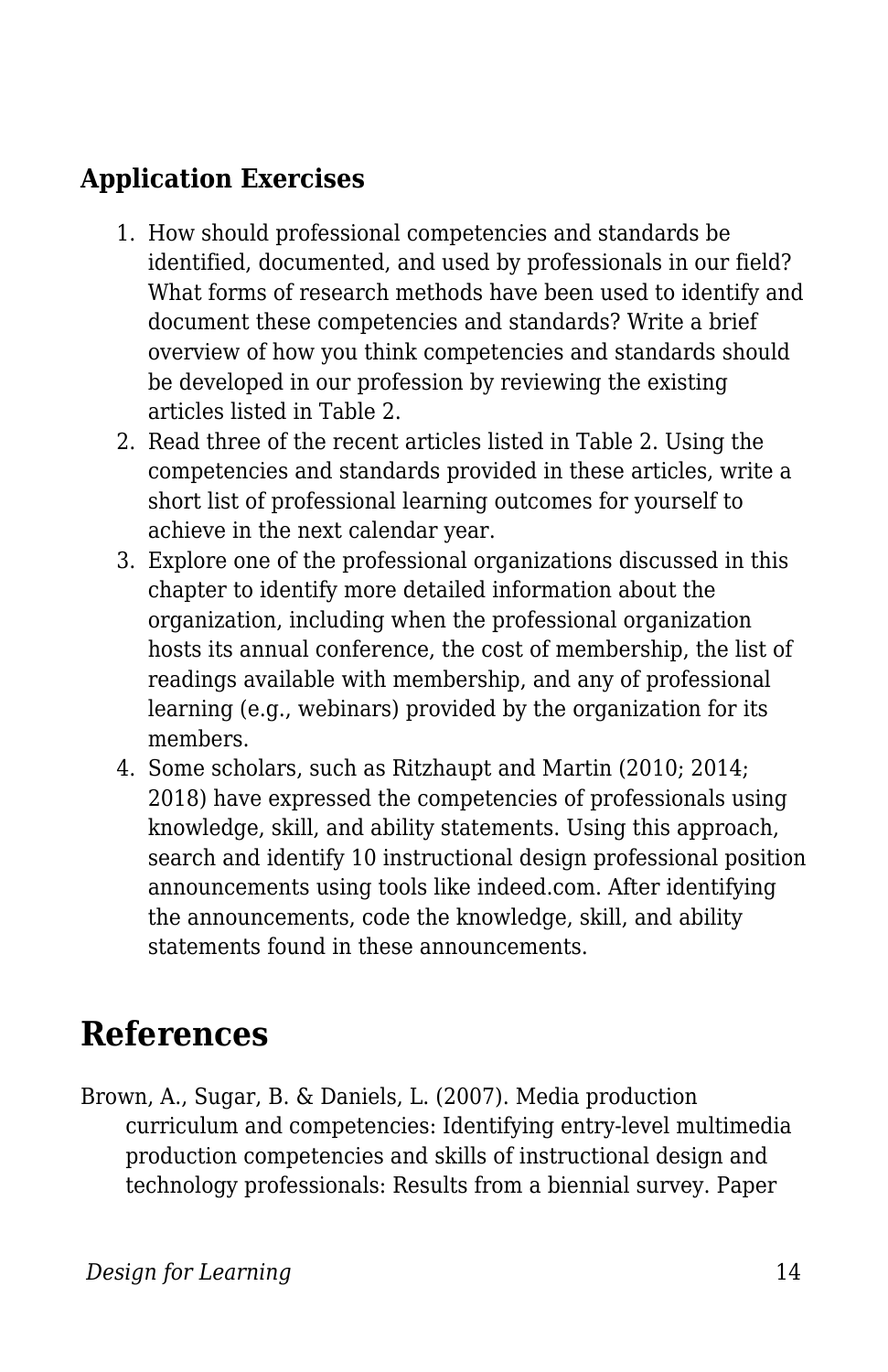presented at Association of Educational Communcations and Technology.

- Hohlfeld, T. N., Ritzhaupt, A. D., & Barron, A. E. (2010). Development and validation of the Student Tool for Technology Literacy (ST2L). *Journal of Research on Technology in Education, 42*(4), 361-389.
- Januszewski, A., Molenda, M., & Harris, P. (Eds.). (2008). *Educational technology: A definition with commentary* (2nd ed.). Hillsdale, NJ: Lawrence Erlbaum Associate
- Kang, Y., & Ritzhaupt, A. D. (2015). A job announcement analysis of educational technology professional positions: Knowledge, skills, and abilities. *Journal of Educational Technology Systems, 43*(3), 231-256.
- Kenny, R.F., Zhang, Z., Schwier, R.A., & Campbell, K. (2008). A review of what instructional designers do: Questions answered and questions not asked. *Canadian Journal of Learning and Technology, 31*(1).
- Liu, M., Gibby, S., Quiros, O. & Demps, E. (2002). Challenges of being an instructional designer for new media development: A view from the practitioners. *Journal of Educational Multimedia and Hypermedia, 11*(3), 195-219.
- Lowenthal, P., Wilson, B. G., & Dunlap, J. C. (2010). An analysis of what instructional designers need to know and be able to do to get a job. Presented at the annual meeting of the Association for Educational Communications and Technology. Anaheim, CA.
- Ritzhaupt, A. D., & Kumar, S. (2015). Knowledge and skills needed by instructional designers in higher education. *Performance Improvement Quarterly, 28*(3), 51–69.

Ritzhaupt, A. D., & Martin, F. (2014). Development and validation of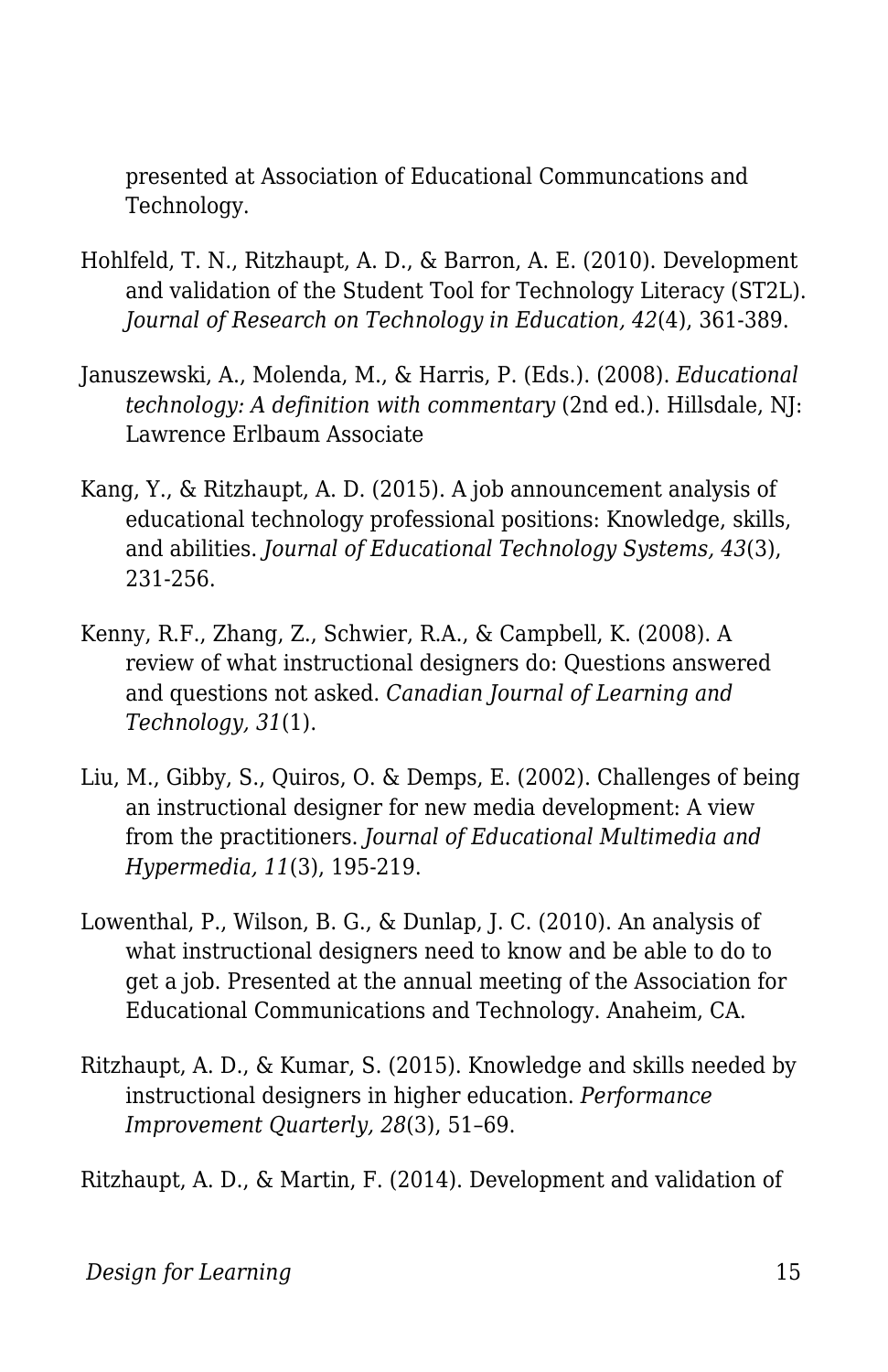the educational technologist multimedia competency survey. *Educational Technology Research and Development, 62*(1), 13–33.

- Ritzhaupt, A., Martin, F., & Daniels, K. (2010). Multimedia competencies for an educational technologist: A survey of professionals and job announcement analysis. *Journal of Educational Multimedia and Hypermedia, 19*(4), 421–449.
- Ritzhaupt, A. D., Martin, F., Pastore, R., & Kang, Y. (2018). Development and validation of the educational technologist competencies survey (ETCS): Knowledge, skills, and abilities. *Journal of Computing in Higher Education, 30*(1), 3–33.
- Spector, J. M., & De la Teja, I. (2001). *Competencies for online teaching*. ERIC Clearinghouse on Information & Technology, Syracuse University.
- Tennyson, R. D. (2001). Defining core competencies of an instructional technologist. *Computers in Human Behavior, 17*, 355–361.
- Williams van Rooij, S. (2013). The career path to instructional design project management: An expert perspective from the US professional services sector. *International Journal of Training and Development, 17*(1), 33-53.
- Wakefield, J., Warren, S., & Mills, L. (2012). Traits, skills, and competencies aligned with workplace demands: What today's instructional designers need to master. In P. Resta (Ed.), *Proceedings of society for information technology and teacher education international conference 2012* (pp.3126–3132).